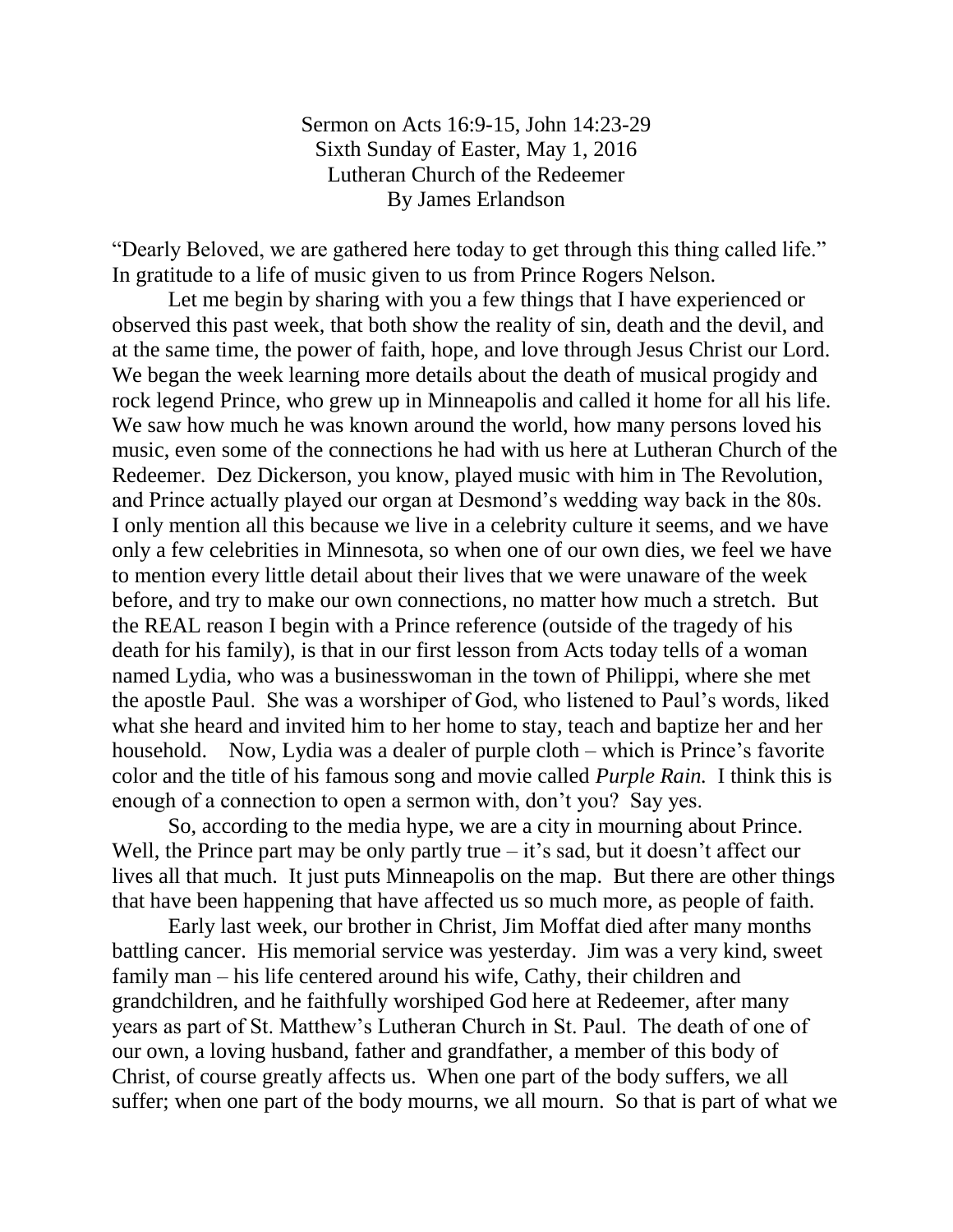live with this week. I learned of his death on Wednesday morning, planned the memorial service later that day with Kathy and the family, and we gathered for a requiem eucharist on Saturday. And here it is, the first day of the week. Life goes on.

Other things of note happened at our State Capitol. A hearing was held in the new Senate office building around proposed criminal background checks for ever gun purchase in Minnesota. It brought out the same arguments on both sides, centered around making people safe from gun violence by keeping guns out of the hands of those who shouldn't have access to them, versus the principle of the rights of citizens to bear arms. The bill wasn't going anywhere in the House of Representatives, so the Senate hearing was "for information only". No vote was taken, though the testimony was long and heart-felt. Meanwhile, there was another instance of a husband killing his wife and shooting himself, leaving their children orphans. And last Sunday, April 24, a man shot another man at Keystone Fellowship Church in Pennsylvania, in an argument after one churchgoer sat by mistake in a seat reserved for someone else. One man came back with a gun, displayed his concealed weapon permit, and shot him in the chest and face – and he died later that day in the hospital. He died over a seat in Sunday worship. Remind me never to let us go to a system of reserving pews, like airline tickets or theater seats. But that's not really the problem, is it? It is our increasingly violent culture, the increased pressures that lead to road rage, lawsuits and lost tempers, and the prevalence of guns in America that make the odds of rage leading to gun violence so much greater. The sins of rage only have greater consequences now.

You want more? I attended a press conference two weeks ago on a hill overlooking the city of St. Paul from Mounds Park, where a young man was shot and killed by another young man because he didn't like the other talking to a girl. Bullets flew, and 300 men, women and children scattered in a park where they had been enjoying a warm spring Sunday evening. That next week the mayor, police, community leaders and clergy gathered in the park to send a message through the press, warning young people to stop using guns to settle arguments, and asking mothers and girlfriends to keep their eyes open and tell the police if they see a gun at home I don't have a lot of hope in this solution to the problem. Because a lot of young men are shooting each other because they feel hopeless, and don't have other options that don't involve violence, and no amount of warnings or pleadings by the mayor or police are going to change that. We all need a heart transplant!

One last press conference I attended was on Friday, led by prosecuting attorneys, city and county attorneys, defense attorneys, and police chiefs in the metro area. They announced a "great compromise" over new drug sentencing guidelines, proposing that sentences for low level drug crimes be minimal, saving prison for drug dealers, and taking the money saved to create programs to help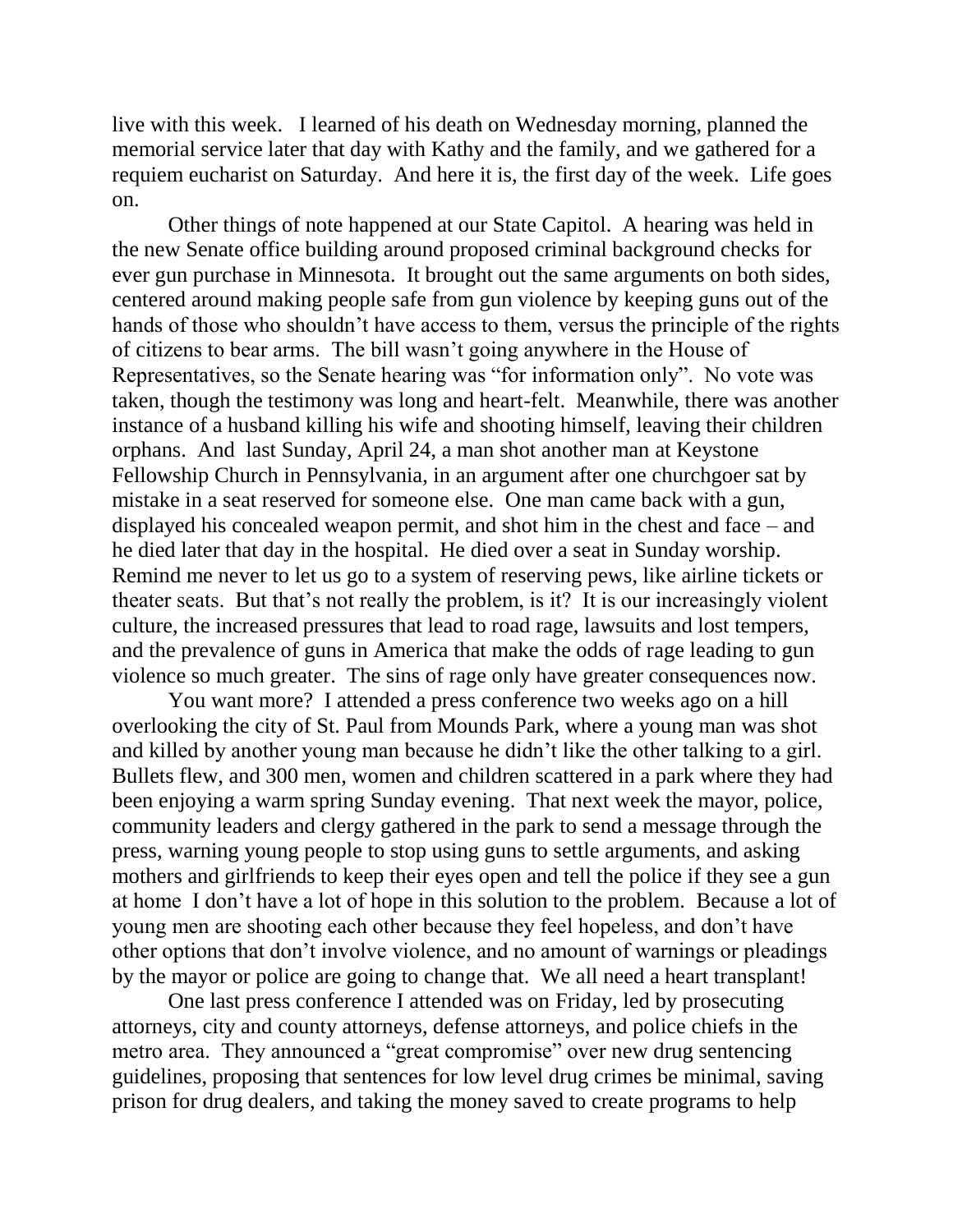people with their addictions. It makes sense. But not one person who has been in prison for a drug offense, not one felon who cannot vote, not one person of color, not one community or faith leader was a part of this public announcement, even though it was the work of a whole coalition which had brought the need for more sensible sentencing to their attention. Just white attorneys and police stood in front of the tv cameras last Friday, saying that they had the solution to the problem, but not one person from the communities most affected by the "war on drugs". It's a reminder that we have such a long way to go before we can really address our problem in America over race, drug use, and our broken criminal justice system. I won't even mention the demonstrations at Trump rallies, or in cities like Baltimore between police and their communities, or the problems we have with race and poverty in Minneapolis and St. Paul…..it just gets too depressing.

In this context, which is our experience today, so similar to the context of violence and turmoil in every generation of human beings on earth, we hear the words of Jesus in the gospel, as he said them to his disciples:

*"Peace I leave with you; my peace I give to you. I do not give to you as the world gives. Do not let your hearts be troubled, and do not let them be afraid."*

The context when Jesus said these words was at the Last Supper, when Jesus gathered with his disciples for the Passover, and had washed his disciples feet. Judas Iscariot had already left the room, to meet with the High Priests and agree to his betrayal. Jesus had given his disciples a new commandment, to love one another as he loved them. But his disciples were troubled because Jesus spoke of leaving them, going where they could not follow and they were not ready for that. So Jesus said *"Peace be with you."* Peace. In Greek, the word is *eirene.* It's a translation of the traditional Hebrew greeting *shalom* – not merely the absence of conflict, but the greater peace that brings harmony, reconciliation and well-being. *Peace – shalom – eirene –* is what the world cannot give by itself, because we are all caught up in the tension and consequences of our sin. We see it in the rage that so many are in today, whether it is from poverty and the lack of equity or justice caused by racism and prejudice, or the rage caused by fear of a changing world, or the rage that comes with missed opportunities or perceived disrespect. The symptoms and consequences of our rage come out in the extremes of road rage on our highways, in gunshots in a church, in the domestic violence in a home – as well as on city streets in Baltimore and Beirut. Our world today is the exact opposite of peace, and the rage seems to only be increasing, sometimes exploding into violence.

To all of this, Jesus speaks a word of *peace and shalom* to each of us. Peace be with you. Not as the world gives – as I give to you. Jesus came to give you and me and this whole world the peace that we need within ourselves, and with one another. It starts with having peace with God, and this is the great gift that Jesus